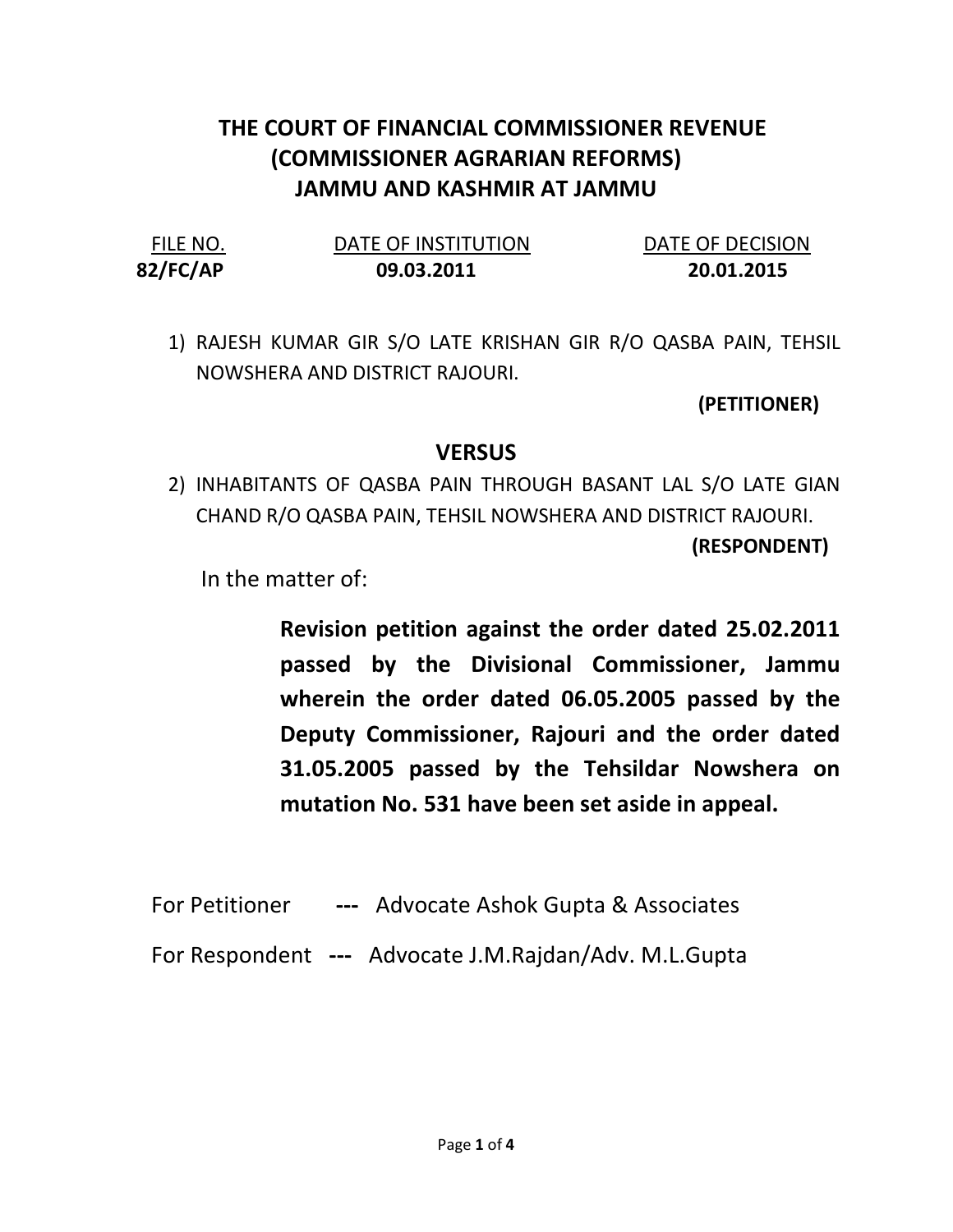## J U D G E M E N T

- 1) The present controversy pertains to the management of the Mahadev Ji Temple and its land measuring 13 Kanal and 05 Marlas falling under Khasra No. 1 (09K -14M) and 20 ( 03K-11M) in village Qasba Pain, Tehsil Nowshera and District Rajouri. One Krishan Gir S/O Bawa Shiv Charan Baldev Gir, father of the petitioner herein was the Mohatmim (Manager) of the said temle. After his death, the Deputy Commissioner, Rajouri vide order No. SQ/209 dated 06.05.2005 appointed his son, the petitioner herein as the Mohatmim. Consequently, the Tehsildar Nowshera attested the mutation No. 531 dated 31.05.2005 by virtue of which the said order was incorporated in the revenue records.
- 2) Aggrieved, the respondent herein filed an appeal before the court of the Divisional Commissioner, Jammu challenging mutation No. 531 on various grounds. The court below after examining the relevant record and keeping in view the other aspects of the case observed that the petitioner herein is not eligible to be appointed as Mohatmim of the temple on the key count that he is an illiterate person. As such, he can't carry out the most important job of conducting prayers and managing the affairs of the temple property. Further, it was of the view that the petitioner herein is not discharging his duties in the temple properly and does not deserve to continue as such. It placed reliance on an order dated 06.08.1998 passed earlier by the then Financial Commissioner Revenue Ms. Sushma Choudhary in case titled, "Shiv Ram Dass vs. Amrit Lal" wherein it was held that a person can only be appointed as Mohatmim if he is a Celebate and a Tyagi. As a result, the order dated 06.05.2005 passed by the Deputy Commissioner, Rajouri along with mutation No. 531 dated 31.05.2005 was set aside.
- 3) Additionally, the court below directed the Deputy Commissioner, Rajouri to ask the SDM, Nowshera (if he be a Hindu) to take over the administration and management of the said temple and the properties appurtenant to it in villages Qasba Pain and Nonial with the further directions to initiate a fresh process for the appointment of a Mohatmim. It was further ordered to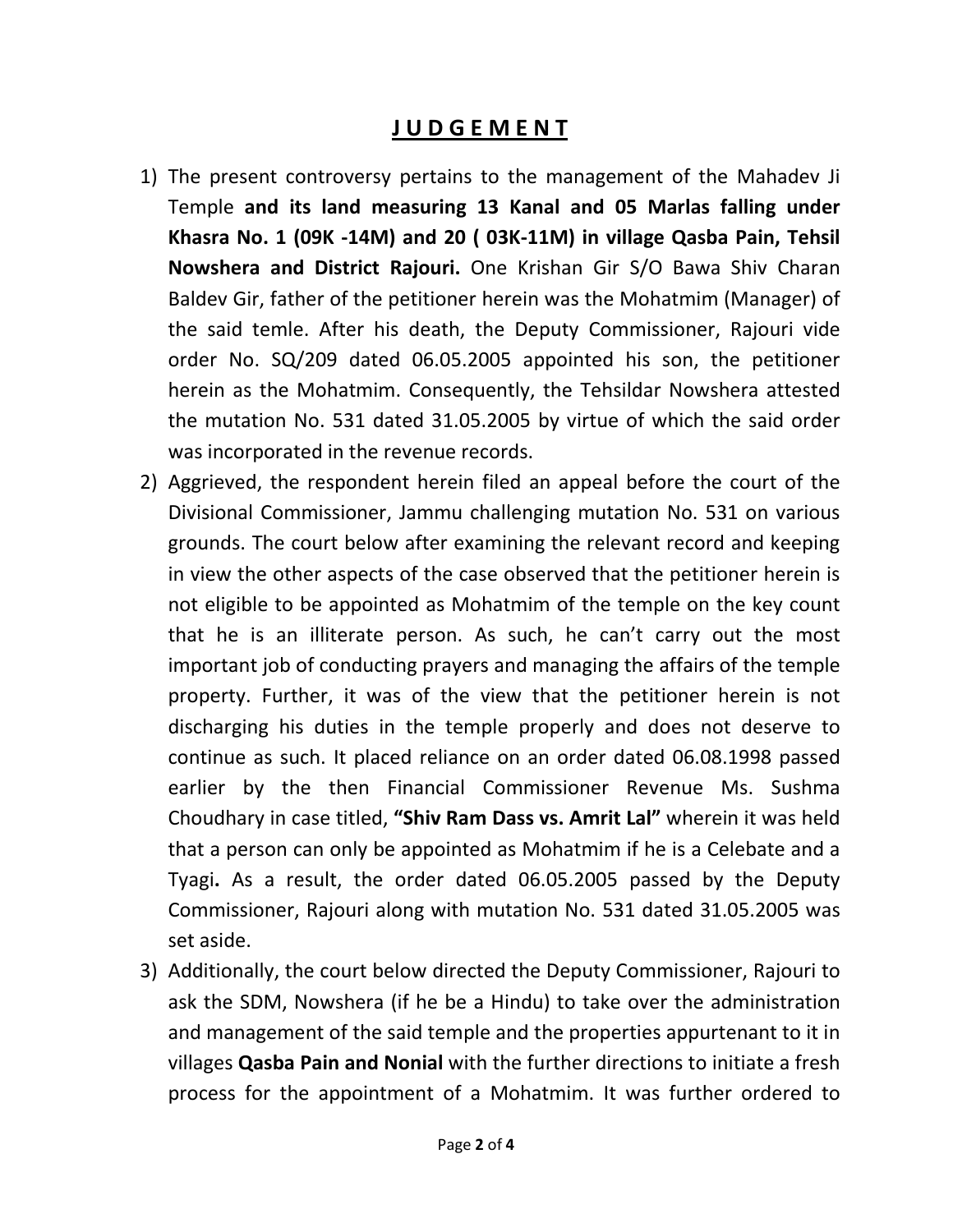ensure to make such appointments for each temple separately as one person can't manage the affairs of the temples at both the places simultaneously. For carrying out this job, a wide publicity should be given in the area through the Tehsildar concerned to provide an opportunity to the local persons for staking claim for the post of Mohatmim of the shrines and properties on the basis of the required qualification.

- 4) Aggrieved, the petitioner herein has filed the present revision petition challenging the order passed by the Divisional Commissioner, Jammu on various grounds. This court has gone through the case file, connected record and the written submissions filed by the parties. It has been observed that the court below has rightly addressed the controversy regarding the administration and management of the temple and its properties. But one important aspect of the findings drawn by the court below which has invited attention of this court is with regard to the illiteracy of the petitioner herein. The court below has held that he being an illiterate person can't perform the routine "pooja" in the temple. This court is of the considered opinion that no such qualification in the formal sense that could be supported through certificates is required for the appointment of Mohatmim of a shrine. An example could be the 'Aarti Pujaris' of Shri Mata Vaishno Devi, who incidently are married as well. So the observation of this court too about the requirement of such Mohatmims being celibate or tyagi is not strictly valid.
- 5) Leaving the same apart, this court holds that a detailed account of the earnings and expenditure of the shrine in any case has to be maintained. In order to make the process totally transparent, this court is of the considered opinion that a five member committee of public spirited and religious citizens should be appointed by DC Rajouri to assist the Tehsildar/Naib Tehsildar concerned in managing the affairs of the temple and its land. There should be a proper bank account in the name of the temple. If possible, CCTVs should be installed in the temple premises more particularly where the donation boxes are kept and where the cash etc. are counted. For free technical help in this regard, DC Rajouri is advised to contact the CEO, SMVDSB or CEO, SASB.